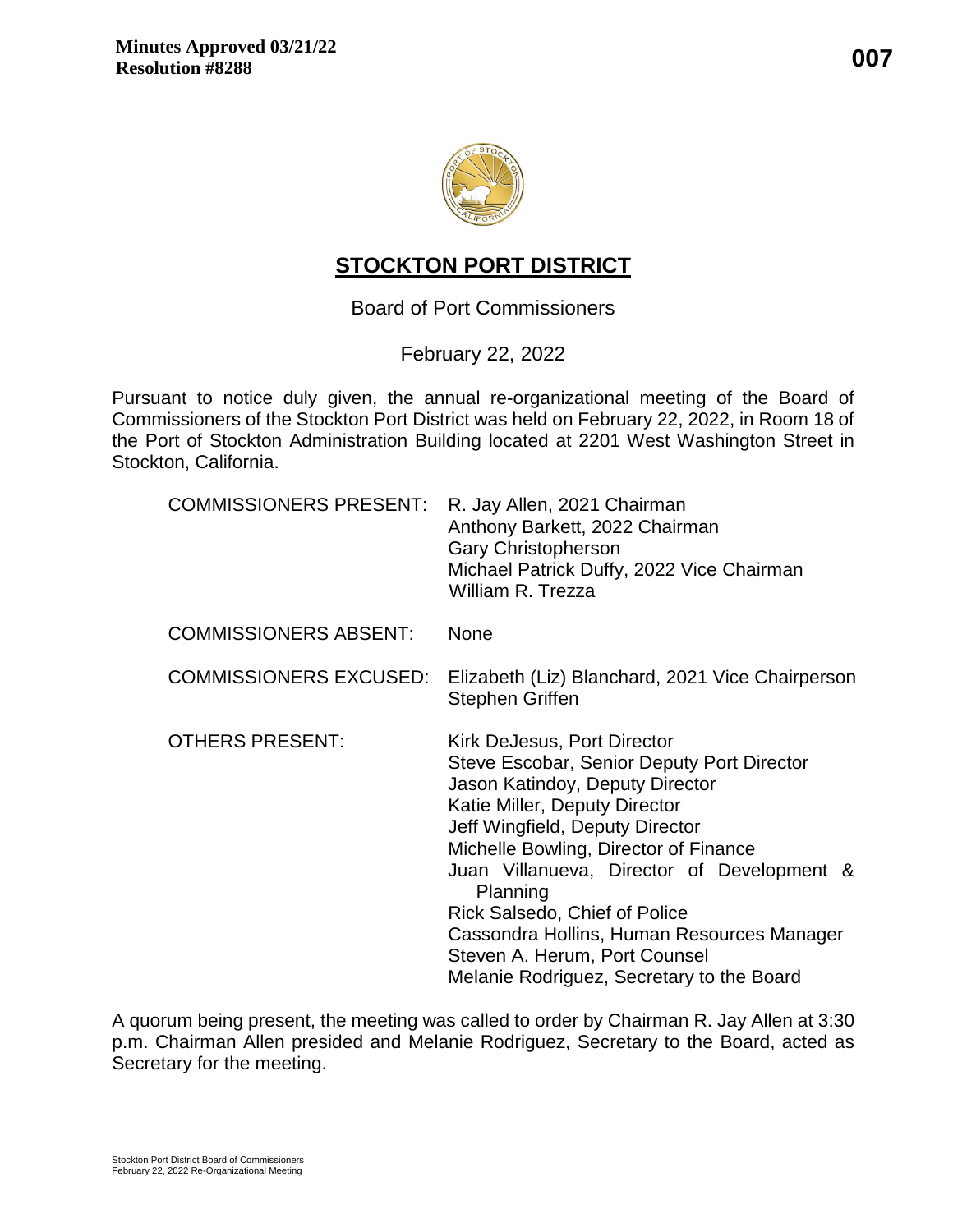## PRESENTATION OF THE 2020 EMPLOYEE OF THE YEAR AWARD

Instituted in 2000, the Employee of the Year program recognizes outstanding contributions of Port employees toward achieving Port goals and objectives. Once a year, Port department managers nominate employees who, in their judgment, demonstrate outstanding job performance, loyalty, initiative and commitment to the Port of Stockton. Previous recipients of the Employee of the Year award:

| <b>Nick Jones</b>        | Port Warehouse Foreman                           | 1999 |
|--------------------------|--------------------------------------------------|------|
| <b>Fred Klumpp</b>       | <b>Port Maintenance Coordinator</b>              | 2000 |
| Nan Chavez               | Human Resources Analyst                          | 2001 |
| <b>Steve Cookerly</b>    | Carpenter Foreman                                | 2002 |
| Barbara Snyder           | <b>Senior Secretary</b>                          | 2003 |
| Yvonne Ishimoto          | Assistant to the Director & Commission Secretary | 2004 |
| Rita Hernandez           | Senior Accounting Technician                     | 2005 |
| <b>Allen Standley</b>    | <b>Port Police Officer</b>                       | 2006 |
| Jan Perryman             | <b>Senior Accounting Technician</b>              | 2007 |
| Larry Lockmiller         | <b>Account Supervisor, Operations</b>            | 2008 |
| Jason Cashman            | <b>Environmental Specialist III</b>              | 2009 |
| <b>Esmeralda Correa</b>  | <b>Accounting Technician</b>                     | 2010 |
| <b>Melanie Rodriguez</b> | Human Resources Technician                       | 2011 |
| Ricardo Navarro          | Electrician                                      | 2012 |
| Jeannine Anchartechahar  | <b>Accounting Technician III</b>                 | 2013 |
| <b>Wally Wallick</b>     | Police Support Technician II                     | 2014 |
| <b>Kristy Emerson</b>    | <b>Accounting Technician III</b>                 | 2015 |
| Alejandro (Alex) Perez   | Mechanic                                         | 2016 |
| Lacy Edwards             | <b>Senior Operations Clerk III</b>               | 2017 |
| Elise Hermesky           | <b>Administrative Assistant II</b>               | 2018 |
| <b>Daniel Bautista</b>   | <b>Shipping and Receiving Clerk</b>              | 2019 |
| Janice Dias              | Developing and Planning Specialist I             | 2020 |

#### *Acknowledgment and presentation to Daniel Baustista, 2019 Employee of the Year*

In recognition of his designation as the 2019 Employee of the Year, Port Director DeJesus acknowledged and presented Mr. Bautista with his framed photograph and his 2019 Employee of the Year trophy.

#### *Acknowledgment and presentation to Janice Dias, 2020 Employee of the Year*

In recognition of her designation as the 2020 Employee of the Year, Port Director DeJesus acknowledged Ms. Dias and presented her with her framed photograph.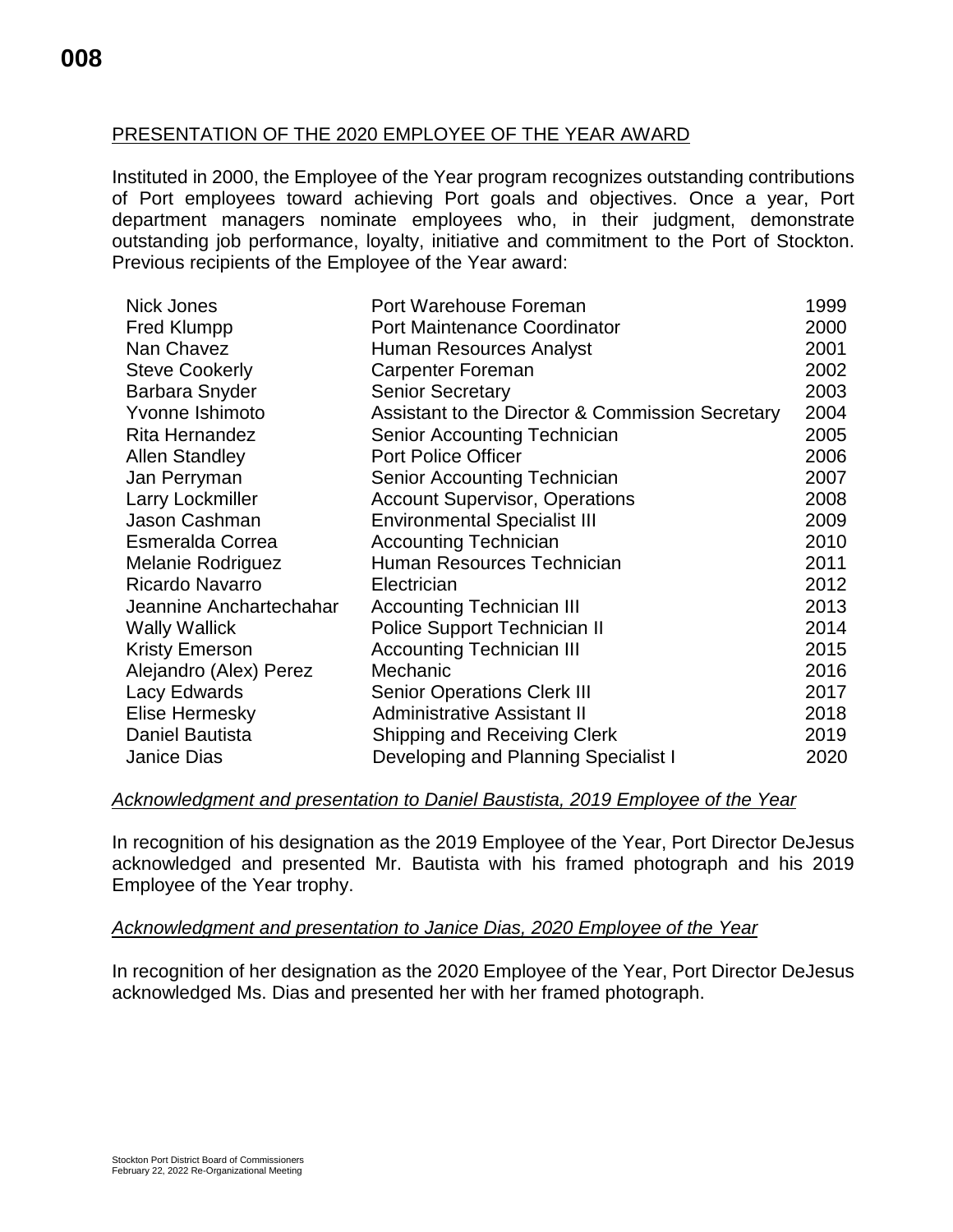## *Presentation to Everardo Mendoza, 2021 Employee of the Year*

On behalf of the Port Commission, Chairman Allen honored Everardo Mendoza as the recipient of the Port's Employee of the Year award for 2021. Mr. Mendoza was presented with a trophy and a gift card.

Everardo Mendoza has been employed by the Port for 20 years. He was hired in August 2001 in the Warehouse Operations Department as a Lift Driver. He was promoted to Warehouse Foreman in 2003 and worked as the Foreman until he transferred to the Maintenance Department in 2016 as a General Laborer. Everardo is being honored for his dedication to the Port. He has demonstrated outstanding job performance, going above and beyond expectations and having great initiative with a "can-do" and positive attitude. He takes pride in the projects he is involved in, can be counted on to do quality work and fills in for others when needed. Everardo, thank you for your hard work and dedication.

Mr. Mendoza's name will be engraved on a perpetual plaque and his professional portrait will be displayed in the lobby of the Port Administrative Building throughout 2022. Additionally, Everardo will receive special recognition in the Port's 2021 Annual Report.

In addition to Everardo Mendoza, the following Port employees were nominated for the 2021 Employee of the Year award: Administrative Assistant II Julie Andereggen, Administrative Assistant III Tracy Fanucchi, Accounting Technician I Alexa Klezmer, Administrative Assistant II Sharon (Shim) Lacy and Senior Accounts Payable Accounting Technician Rick Toledo.

#### 2022 STOCKTON PORT DISTRICT BOARD RE-ORGANIZATION

#### Election of Chairman

Chairman Allen nominated Commissioner Barkett for Chairman of the Board of Port Commissioners for 2022. Commissioner Duffy seconded the motion. The nominations were closed. Commissioner Barkett was elected to serve as Chairman for the 2022 term by the following vote:

| <b>COMMISSIONERS IN FAVOR:</b>   | Barkett, Christopherson, Duffy,<br>Allen,<br>Trezza |
|----------------------------------|-----------------------------------------------------|
| <b>COMMISSIONERS AGAINST:</b>    | <b>None</b>                                         |
| <b>COMMISSIONERS ABSTAINING:</b> | <b>None</b>                                         |
| <b>COMMISSIONERS ABSENT:</b>     | <b>None</b>                                         |
| <b>COMMISSIONERS EXCUSED:</b>    | <b>Blanchard, Griffen</b>                           |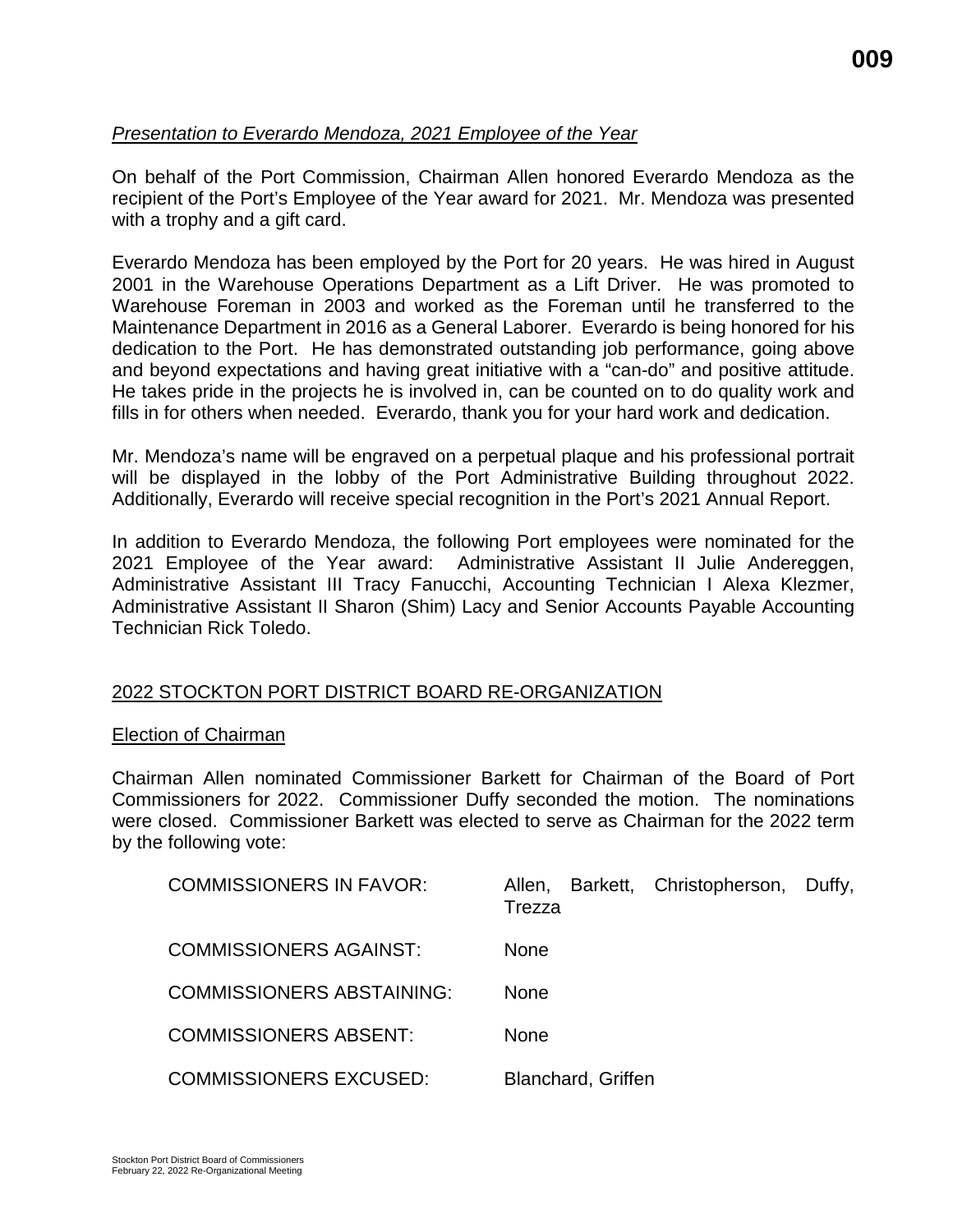2021 Chairman Allen continued to preside over the remainder of the meeting.

Election of Vice Chairperson

Chairman Allen nominated Commissioner Duffy for Vice Chairman of the Board of Port Commissioners for 2022. 2022 Chairman Barkett seconded the motion. The nominations were closed. Commissioner Duffy was elected to serve as Vice Chairman for the 2022 term by the following vote:

| <b>COMMISSIONERS IN FAVOR:</b>   | Barkett, Christopherson, Duffy,<br>Allen,<br>Trezza |
|----------------------------------|-----------------------------------------------------|
| <b>COMMISSIONERS AGAINST:</b>    | <b>None</b>                                         |
| <b>COMMISSIONERS ABSTAINING:</b> | <b>None</b>                                         |
| <b>COMMISSIONERS ABSENT:</b>     | <b>None</b>                                         |
| <b>COMMISSIONERS EXCUSED:</b>    | <b>Blanchard, Griffen</b>                           |

Thanks and appreciation were expressed to outgoing Chairman Allen for his leadership during the past year and congratulations were extended to newly-elected 2022 Chairman Barkett and to newly-elected Vice Chairman Duffy.

#### CONSENT CALENDAR

In compliance with Port Policy Statement #003, the Consent Calendar items of business, having been provided to each member of the Board prior to this meeting, the Commissioners present acted upon Consent Calendar items of business under one vote.

2021 Chairman Allen acknowledged that there were no requests to address the Port Commission on these matters.

2022 Vice Chairman Duffy moved, to adopt the following resolutions:

#### MINUTES OF JANUARY 18, 2022 MEETING

Resolution #8288: RESOLVED, that the minutes of the REGULAR meeting of the Board of Commissioners of the Stockton Port District held on the 18th day of January 2022, as the same are endorsed on Page No. 001 to Page No. 006, inclusive, of Minutes Book No. 64, be and they are hereby approved.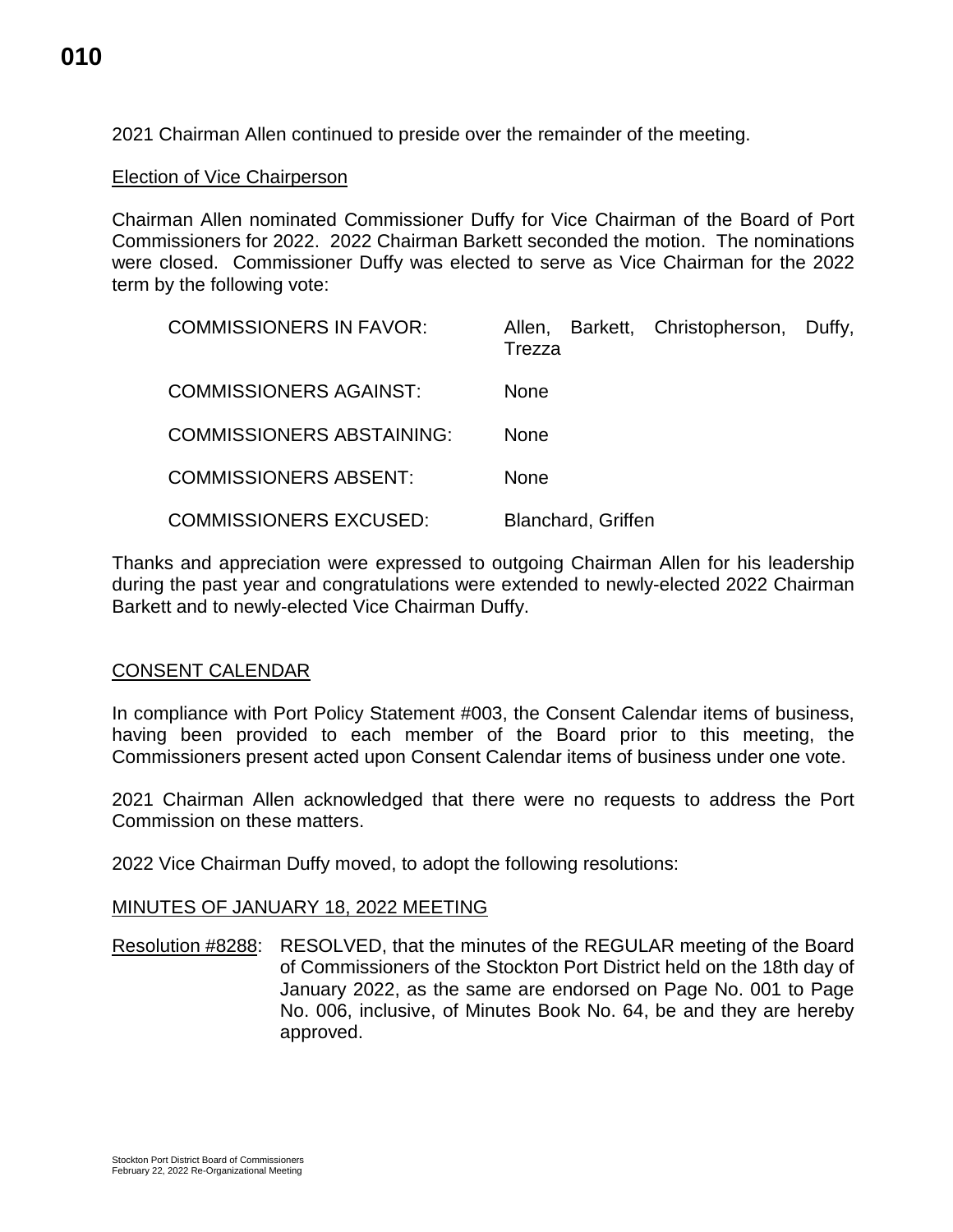### APPROVAL OF ORIGINAL PILOT COMMISSION FOR CAPTAIN DAVID WEISS

Resolution #8289: WHEREAS, Captain David Weiss has submitted an application and medical forms to the Stockton Port District for appointment as a Commissioned Pilot, it is hereby

> RESOLVED, that the Board of Commissioners of the Stockton Port District approves the appointment of Captain David Weiss as a Commissioned Pilot of the Stockton Port District from February 23, 2022 through June 30, 2022.

#### AUTHORIZATIONS TO TRAVEL

Resolution #8290: RESOLVED, that the Board of Commissioners of the Stockton Port District hereby authorizes one or more Commissioners to travel to San Diego, California for the California Special Districts Association (CSDA), Special District Leadership Academy Conference, April 3 – 6, 2022; and

> RESOLVED FURTHER, that the Board of Commissioners of the Stockton Port District hereby authorizes one or more Commissioners to travel to Washington, D.C., for the San Joaquin Council of Governments (SJCOG), One Voice trip, May 8 – 12, 2022; and

> RESOLVED FURTHER, that the Board of Commissioners of the Stockton Port District hereby authorizes one or more Commissioners to travel to Vancouver, Canada for the International Association of Ports and Harbors (IAPH), World Ports Conference, May 16 – 18, 2022; and

> RESOLVED FURTHER, that the travel expenses incurred by Commission delegates who participate in the CSDA Special District Leadership Academy Conference, the SJCOG One Voice trip and the IAPH World Ports Conference shall be paid by the Stockton Port District.

CONSIDERATION AND POSSIBLE APPROVAL FOR THE PORT DIRECTOR TO PURCHASE TWO SERVERS FROM RFI FOR AN AMOUNT NOT-TO-EXCEED \$49,638.60

Resolution #8291: RESOLVED, by the Board of Commissioners of the Stockton Port District that the Port Director is hereby authorized, empowered and directed to purchase two servers from RFI for an amount not-toexceed \$49,638.60 (Forty-Nine Thousand Six Hundred Thirty-Eight and 60/100 Dollars); and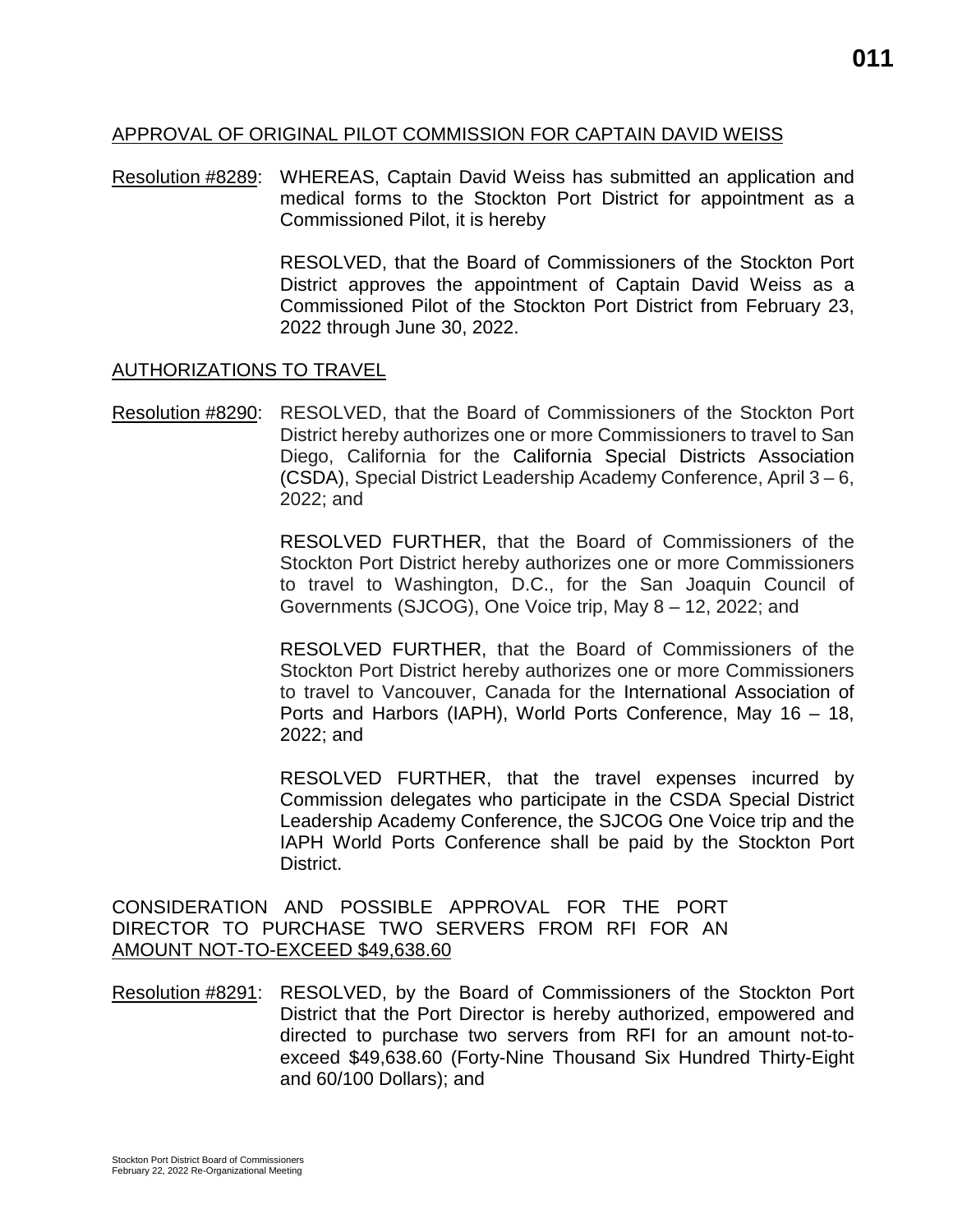RESOLVED FURTHER, that the Port Director is authorized, empowered and directed to ensure that the provisions of this resolution are appropriately effected.

Resolutions #8288, #8289, #8290 and #8291 were passed by the following vote:

| <b>COMMISSIONERS IN FAVOR:</b>   | Barkett, Christopherson, Duffy,<br>Allen,<br>Trezza |
|----------------------------------|-----------------------------------------------------|
| <b>COMMISSIONERS AGAINST:</b>    | <b>None</b>                                         |
| <b>COMMISSIONERS ABSTAINING:</b> | <b>None</b>                                         |
| <b>COMMISSIONERS ABSENT:</b>     | <b>None</b>                                         |
| <b>COMMISSIONERS EXCUSED:</b>    | Blanchard, Griffen                                  |

## CONSIDERATION OF ITEMS REMOVED FROM THE CONSENT CALENDAR

2021 Chairman Allen acknowledged there were no items removed from the Consent Calendar.

## PUBLIC COMMENTS ON NON-AGENDA ITEMS

2021 Chairman Allen acknowledged that there were no requests to address the Commission.

## INFORMATIONAL PRESENTATION OF SECOND QUARTER 2021/2022 FISCAL YEAR FINANCIAL STATEMENTS

Director of Finance Bowling provided an overview of the financial reports for the threemonth period of October 1, 2021 through December 31, 2021. Copies of the financial information were provided to the Commission prior to today's meeting. Information presented included financial highlights, operating revenues, expenses, and capital projects.

The Commission thanked the Finance Department staff for their work on the quarterly reports.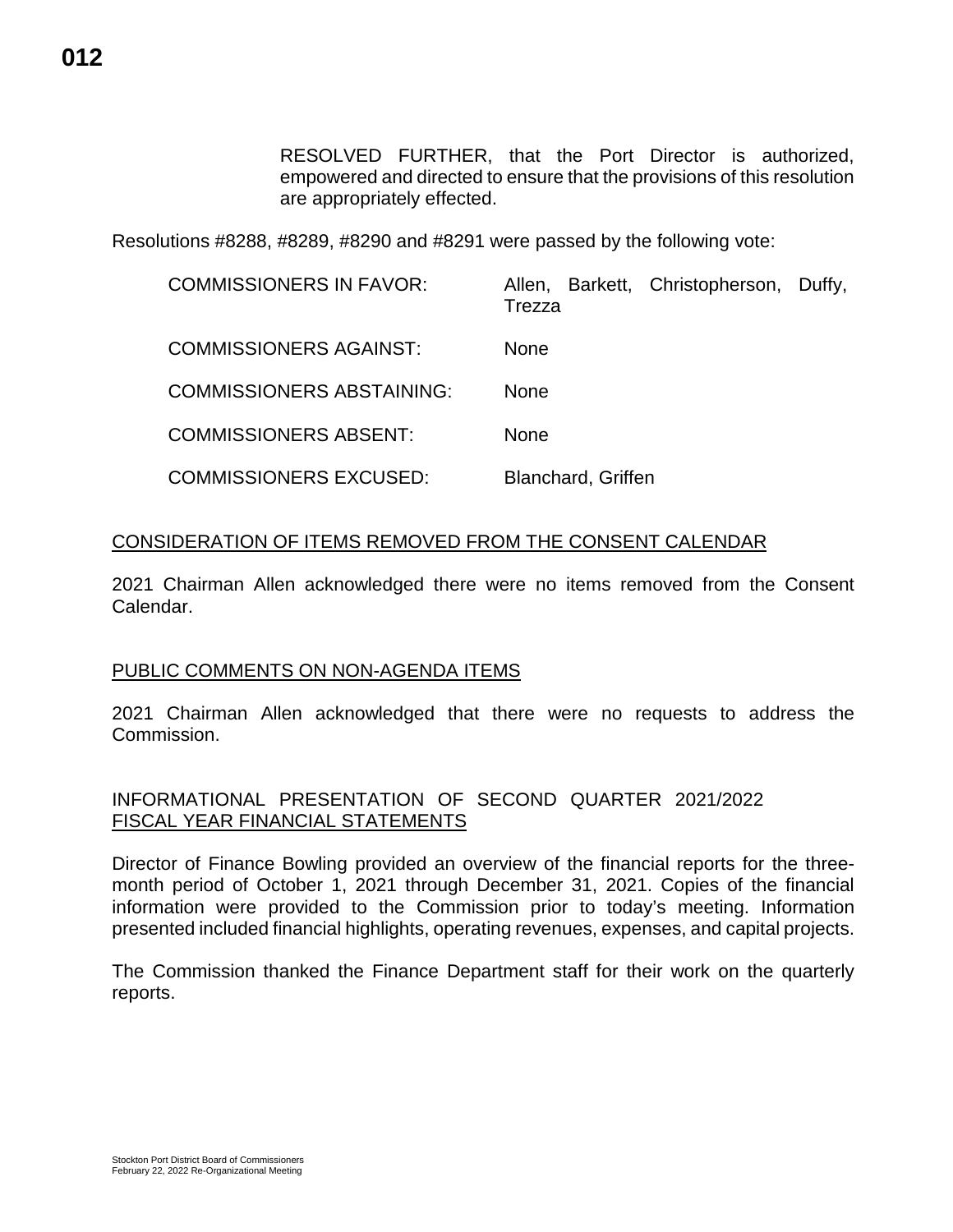## COMMITTEE REPORTS

2021 Chairman Allen acknowledged that there were no Committee Reports.

#### PORT DIRECTOR'S COMMENTS

Port Director DeJesus provided an executive summary of recent Port activities.

- Rhonda Nelson the Port's new Director of Real Estate and Port Development was introduced.
- The next meeting for the Port Outreach Committee is scheduled for March 16, 2022.
- Current calendar year-to-date shipping reflects 51 ships. Shipping activity for the same period in 2021 reported 38 ships. Current calendar year-to-date tonnage totaled 785,850 metric tons. Tonnage for the same period in 2021 totaled 655,145 metric tons.

#### COMMISSION COMMENTS

2022 Chairman Barkett shared that he was humbled by his nomination and election as the Port Commission 2022 Chairman.

Commissioner Christopherson shared information about inflation. He requested that the Commission receive a quarterly report showing Community sponsorships, as well as a report on the Port's cyber security and related insurance. Additionally, he mentioned Catch-All Baseball.

2022 Vice Chairman Duffy thanked 2021 Chairman Allen for the great job he did during his term. Commissioner Trezza seconded these thoughts.

CLOSED SESSION PURSUANT TO GOVERNMENT CODE §54957.6 CONFERENCE WITH LABOR NEGOTIATOR: RECEIVE REPORTS FROM, GIVE INSTRUCTIONS TO AND CONFER WITH PORT NEGOTIATOR KIRK DEJESUS REGARDING LABOR NEGOTIATIONS WITH OPERATING ENGINEERS LOCAL 3

At 3:57 p.m. Chairman Allen announced that, in accordance with the Ralph M. Brown Act, an executive session would be conducted by the Board of Commissioners pursuant to Government Code §54957.6. The general public and other Port staff was excused from the meeting, and the closed session commenced at 3:58 p.m. Port Director DeJesus, Deputy Director Miller, Chief of Police Salsedo, Human Resources Manager Hollins and Port Counsel Herum remained for the executive session.